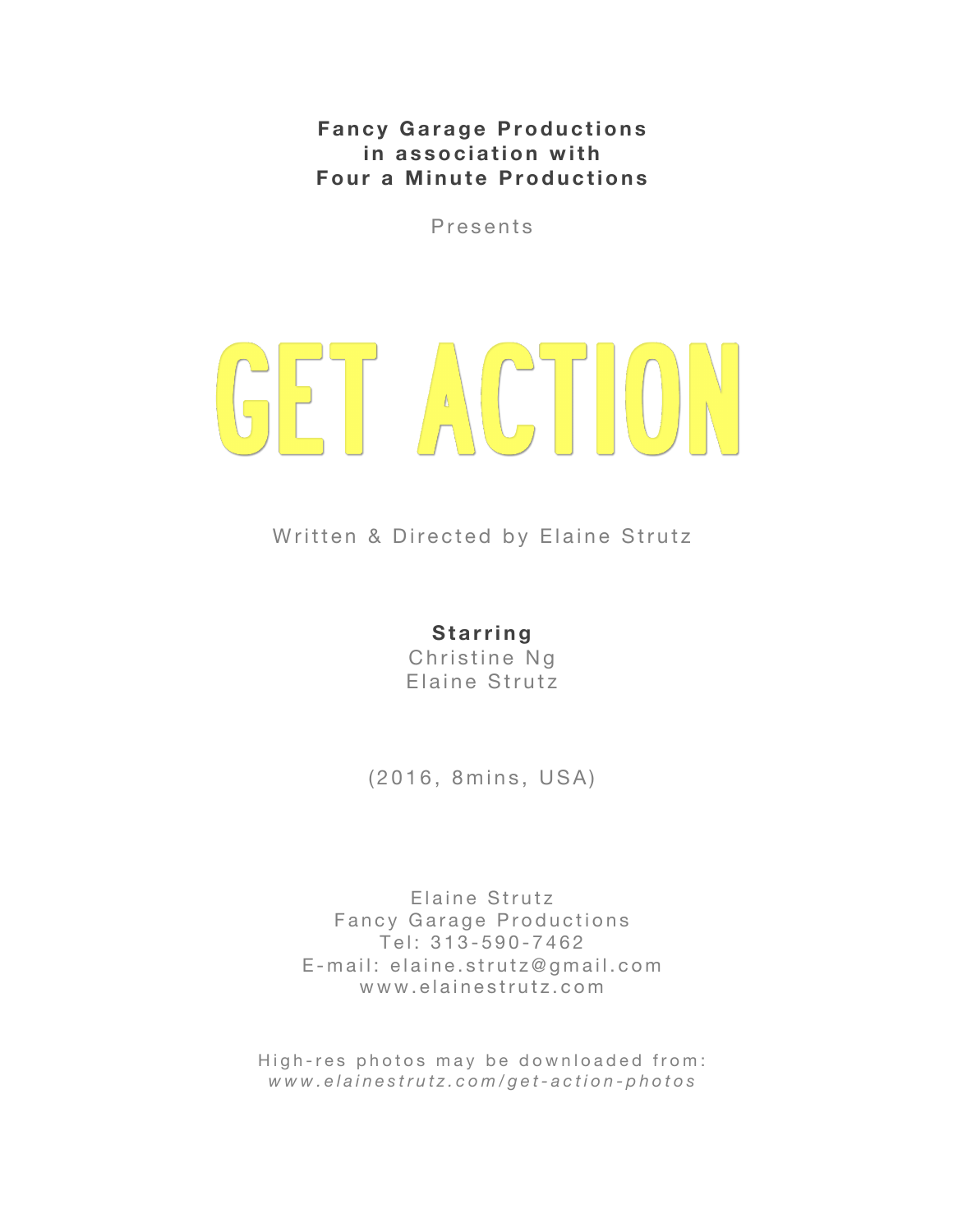### LOGLINE

A woman's attempt to cheer up her grieving friend goes wrong when she drags her out onto the unpredictable streets of Brooklyn.

## SYNOPSIS

Christine (Christine Ng), a cool and aloof young woman, looms over the buzzer of a Brooklyn apartment building, unable to press it. There, handwritten in cursive, are the names Michelle & Jim. She promptly walks away, figuring a quick game of Candy Crush is far more inviting than a visit to a friend whose husband had recently died.

Swiping across lines of lollypops and green circles on an iPhone screen, she ignores the bus pulling up to the stop where she's sitting. The driver honks to get Christine's attention, and in the action of waving him along, she knocks her sunglasses into the gutter.

So begins a serious streak of bad luck, as she finally makes it inside the apartment of an inconsolable Michelle (Elaine Strutz), in worse condition than she feared. Christine feels awkward and helpless as Michelle sobs and shoves wads of tissue beneath sunglasses of her own. In a snap decision to get them out of the stuffy apartment, Christine suggests they get the endorphins kickin' by going for a quick walk. Ten easy blocks.

It's not long before they run into trouble. Together, these old friends must navigate an angry driver, dead pigeons, flying soccer balls and an intensely creepy dude on the unpredictable and unsympathetic streets of Brooklyn.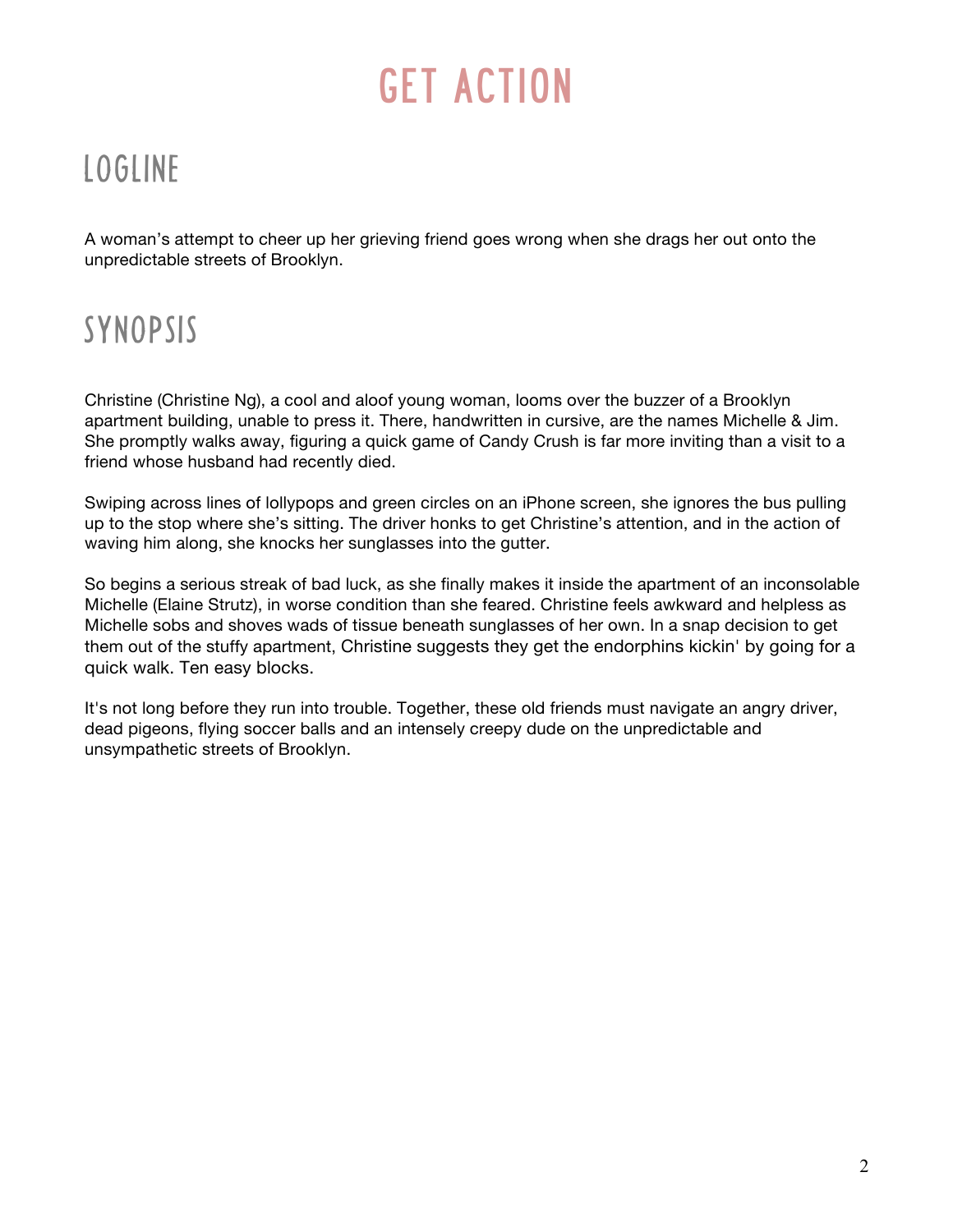### DIRECTOR'S STATEMENT

*Get Action* is about will power and taking risks. Christine stalls her visit to a grieving Michelle because it's hard, but the moment she presses that buzzer begins a series of decisive moments that snap their lives into action – for better or worse. Unlike the empty promise of a motivational poster, the film attempts to show that even good intentions can lead to worst-case scenarios. It explores the question – is good luck vs. bad luck just a matter of perspective?

I've lived in New York City for eleven years; the last eight of which were amazing and the first three complete shit. Much like the plot of *Get Action*, everything seemed to go wrong: a terrible car accident involving my musician friend nearly severing his fret hand (spoiler alert – he's the composer of *Get Action*), an autoimmune disease from the stress, and an eventual windowless apartment that had particularly jumpy cockroaches crawling up the walls. But the NYU Film application that a grumbling junkyard worker helped me crowbar out of the trunk got me into film school. Therein the heartache and risk started to pay off (let's not talk about the student loan debt, though). Eventually, I got back on my feet and found myself in the best city in the world, with amazing friends that I get the bonus of making movies with, including my husband and fellow producer of *Get Action,* Tim Young.

I guess PTSD is pretty powerful since over a decade later, every time Tim walks out the door, I tell him to be careful. From there the basis of *Get Action* sprung – what would I do if I lost the greatest thing to ever happen to me? In exploring that question in the story, I took inspiration from Tim's positivity and proactive approach to life. The title for *Get Action* comes from a Teddy Roosevelt quote he has posted above his desk.

Though *Get Action* does have that positive outlook, it is also rooted in an unfair and sad reality. It is my hope that it reflects the complexity of the real world, and with enough irony to really earn a smile from the audience and possibly even impart some positivity, just like the wonderful people – friends, family, cast and crew – who inspired and helped me make this film.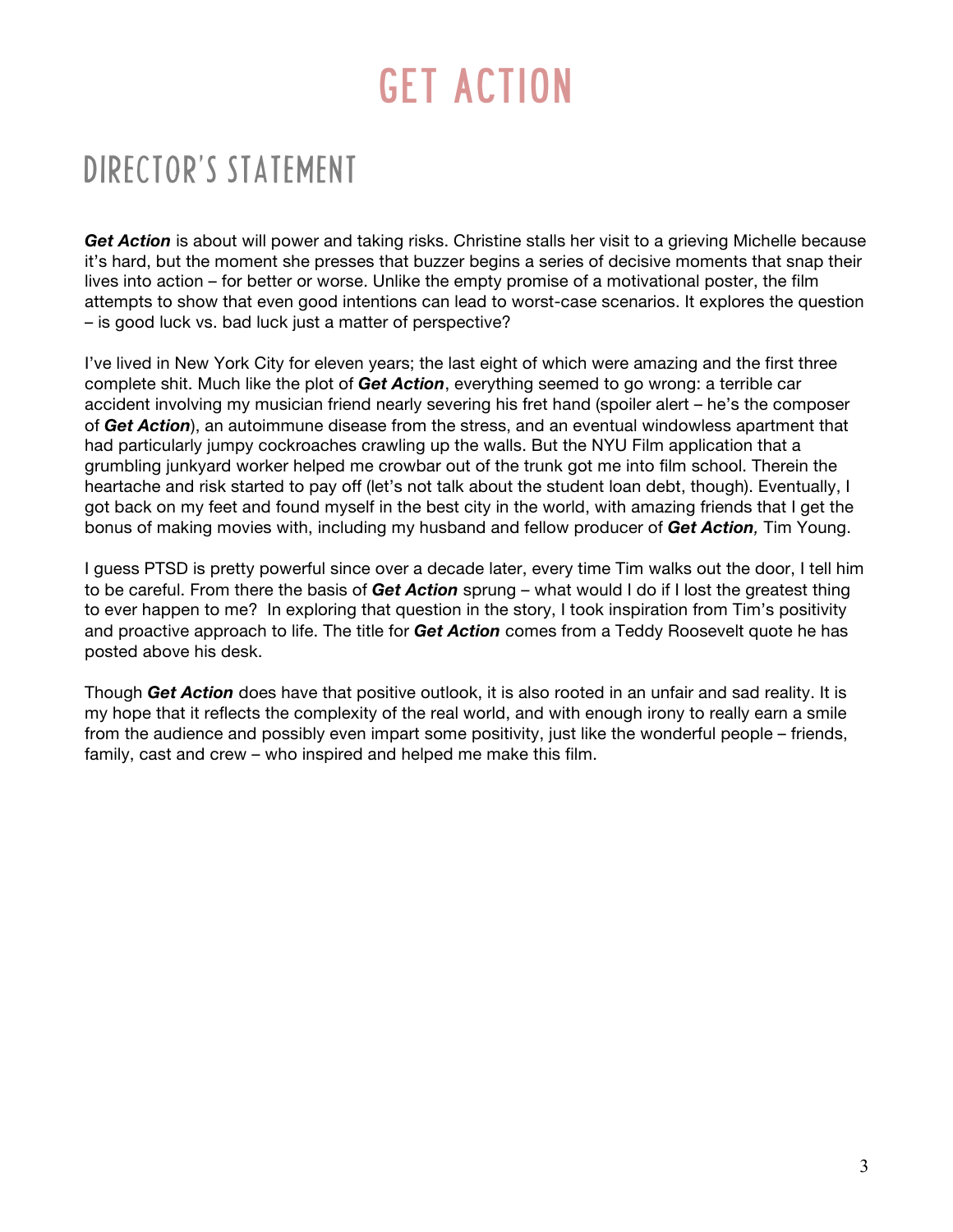### PRODUCTION NOTES

Get Action was independently financed by writer/director/producer Elaine Strutz. As with most short filmmakers, Strutz was short on cash and faced challenges, but no budget is too small for her and fellow producer, Tim Young. "Running around on the streets of Brooklyn to make *Get Action* was certainly an adventure, but we thrive on the challenge of a run and gun shoot," explains Young. "It's not just that we didn't have the budget, but it's an intimate movie with two non-actors in the lead roles, so it was important that we had a flexible and creative environment on set. That means a very small crew, often in tight locations. It also meant that on day one, I was holding a boom in one hand and pushing record on the camera with the other, while Elaine cried her eyes out and directed herself at the same time."

### Directing, acting, producing and juggling at the same time…

Just kidding about the juggling – there was no actual juggling on set. However, the many metaphorical balls in the air that director Elaine Strutz took on, including producing, acting and editing, were managed with a great deal of pre-production and an experienced cast and crew. Strutz explains, "Taking a hiatus from full-time editing to get back to writing and directing personal projects, *Get Action* was what I immediately wanted to shoot because it was ripe for a resourceful auteur style of filmmaking. This is the style that got me into making movies in the first place, back when I was just a kid with a video camera wanting to be the next Ed Burns. Having to be on both sides of the camera in numerous roles is easier said than done, especially if you want quality work, but it helps to have one producer who's also a writer/director *and* your husband, and another producer/co-star who's an experienced DP *and* your best friend. For example, when I was unable to look at a camera move because I was acting in the scene, Tim was there to communicate with cinematographer Jason Margaca on exactly how I'd envisioned it since we spent that extra time going through the shot list together. That pre-production was essential so Christine and I could focus on our performance first and foremost."

This of course, raises the question: why put your super talented director of photography best friend in front of the camera rather than behind it? "How personal the project is for me is perhaps why I went out on a limb to cast myself and fellow producer, Christine Ng, in *Get Action*," says Strutz. "Neither of us had much acting experience, but I wanted a realness to pull off something that could easily veer toward corniness, and I thought the chemistry between us would translate to screen."

Ng adds, "I was super nervous to act, but I was flattered by Elaine's confidence in me and I mean, the character's name is *Christine*… come on, I had to do it! The truth is, Elaine's the only person I would do this for, and it didn't hurt that I loved the script," says Ng. The first day of shooting was dedicated to the most emotional scene, a decision Strutz made to ease into performing for the first time. Remarks Ng, "Maybe she just wanted to see if I could pull it off!"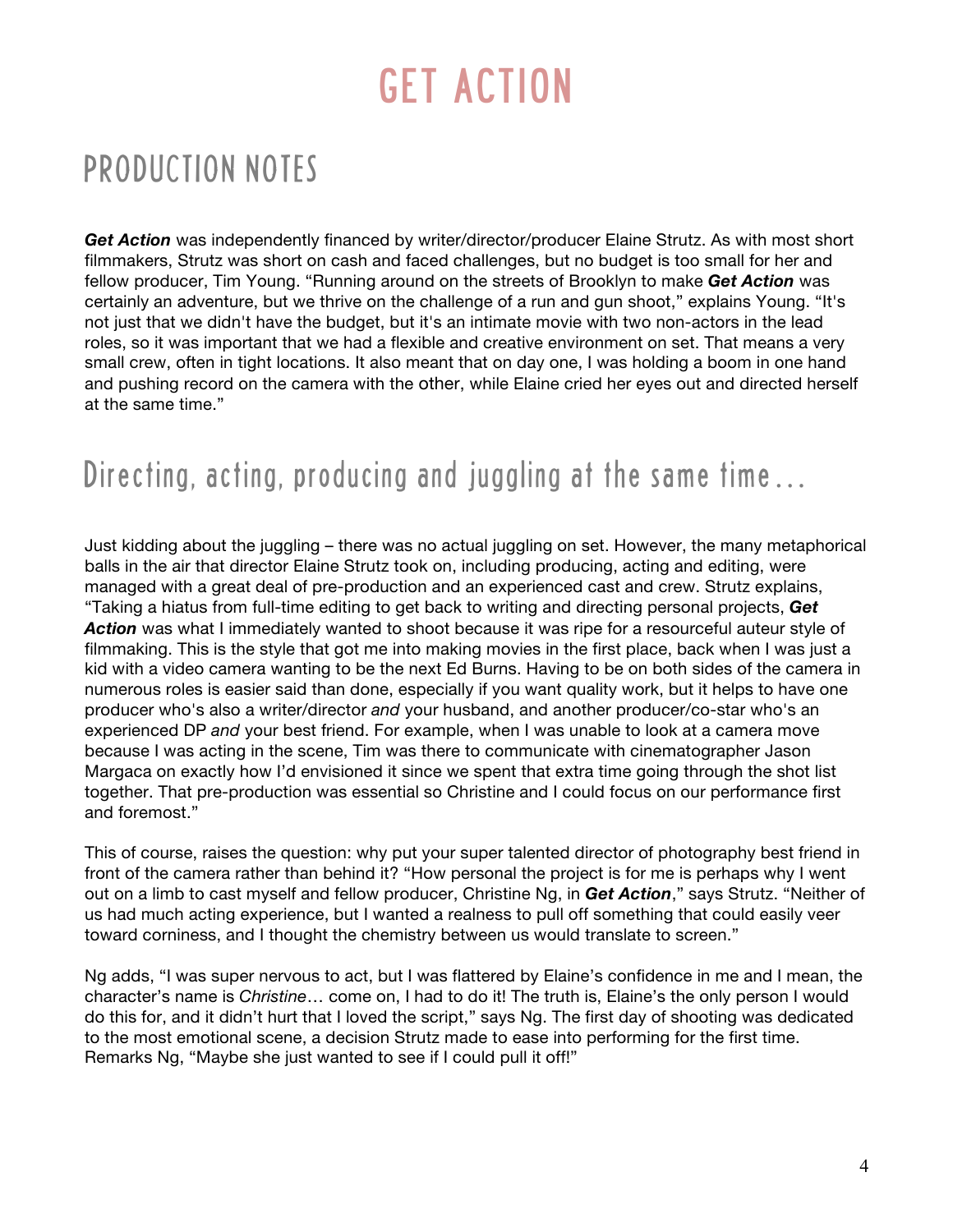"It was to see if *I* could pull it off, not Christine," recalls Strutz. "She has a fun and lovable charisma that's addictive to be around. At the same time, I'd worked with her on sets as a DP and saw how sharp her instincts are for storytelling, so I knew this could be channeled with the same intensity that she gives every project she commits to."

Ultimately, the unconventional choice proved to be a wise one. Strutz explains, "It took some time for us to find a flow as performers, but once we did, we were able to be our natural selves on camera, and I think it adds immensely to the film.

#### One day, one scene, and a one man crew…

While any film's budget requires a balance of artistic luxuries with an efficient schedule, *Get Action*  had a unique opportunity to marry style with shooting strategy. Strutz explains that the scene where Christine visits Michelle's stuffy apartment and learns that she's a wreck, "needed to feel claustrophobic and stagnant, like you're stuck on that couch with Michelle as she feels paralyzed by the death of her husband, and stuck with Christine as she's unsure how to comfort her friend. So I knew I wanted this scene static in contrast to the rest of the film once they get outside. That worked out perfectly, because shooting with a tripod meant Tim's hand were freed up so he could be a one man crew. It also allowed for the flexibility so that I could dress the set and decide on shot composition with him before we were rolling, so Christine and I could have as much time as needed to feel out the characters. In addition, having the rest of the crew stay at home meant saving most of the budget for the monster that was day two."

### Shooting on the streets of Brooklyn... fuggetaboutit!

Day two of shooting *Get Action* involved a full day of six outdoor locations in Williamsburg, Brooklyn, many more talent and crew members, and anything but a controlled set. Between coordinating the schedules of busy New Yorkers with uncooperative weather, amateur car stunts at a crowded intersection, and shooting in the streets of a crowded city, the crew was kept on their toes.

"The only day that worked for all of the cast and crew was smack dab in the middle of a full week of forecasted rain, and we had an entirely outdoor shoot for day two," Strutz recalls. "We decided to keep our fingers crossed and hope we didn't have to cancel, because rescheduling would have meant waiting a month or recasting. I loved our cast and crew and didn't want to lose anyone."

A couple days before the shoot, the forecast shifted to a quick early afternoon shower. "Once we saw that, we moved the scene where Christine and Michelle are almost hit by a car to that time," recalls Young, "since we knew we wanted to film under the BQE [Brooklyn Queens Expressway] anyway. It did rain, but we were thankfully dry."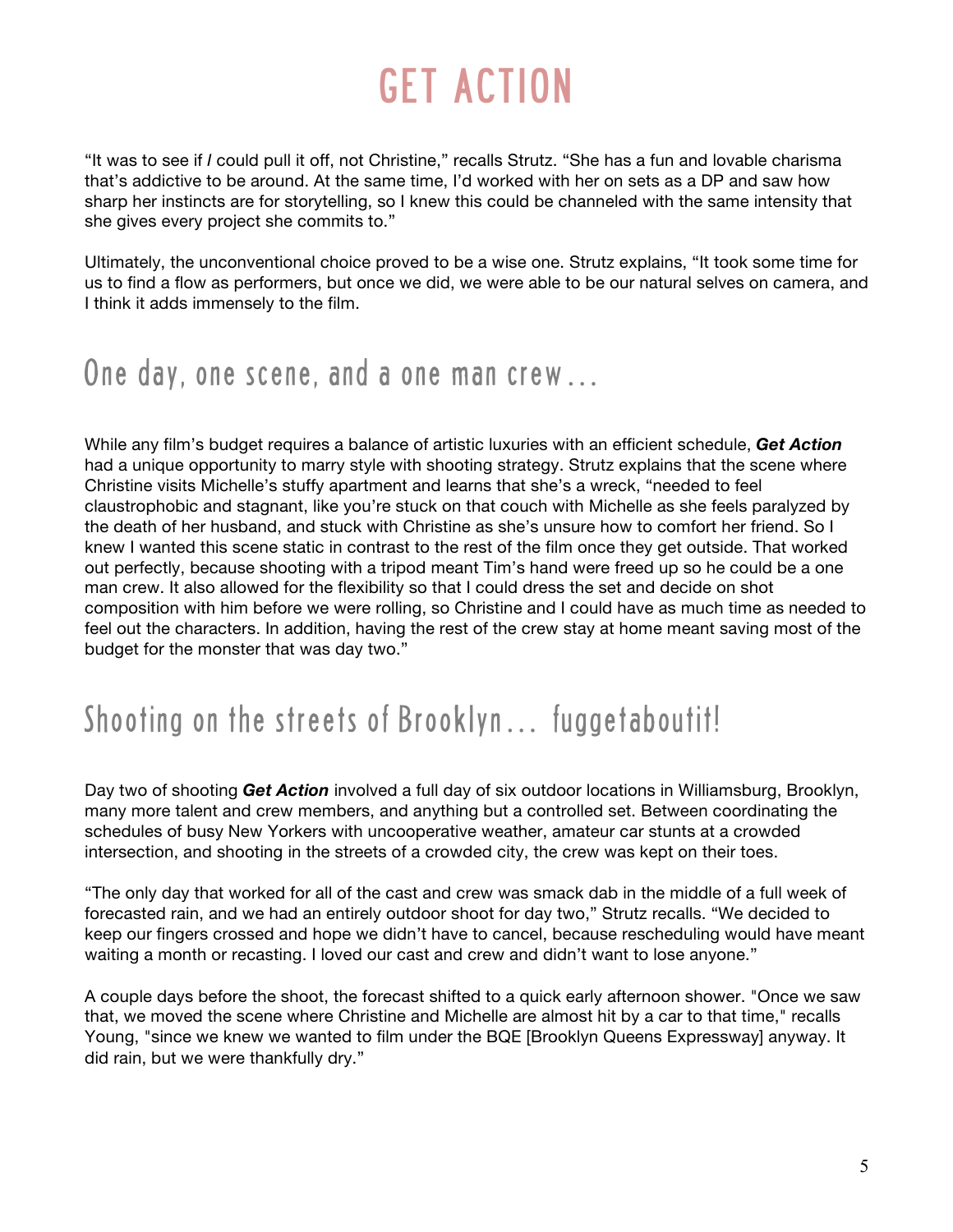Get Action's crew also had to deal with a surprisingly busy intersection during this scene and a lesson in scouting that producers Strutz and Young will never forget. Young recalls, "We scouted that location during the weekend, and it was dead. Then here comes the day of the shoot on a Thursday and it's crazy with activity. Luis Moreno, the actor playing the angry driver, was impressively cool under pressure with actual angry New Yorker drivers honking behind him."

Shooting on the streets of New York City without permits can be challenging, but just like the first day of filming *Get Action*, Strutz's vision lined up with shooting strategy since handheld camera requires no permit. In order to achieve the smooth, gliding look, cinematographer Jason Margaca used a Ronin stabilizer. This also allowed the crew the flexibility to speedily hop from one location to the next. Strutz explains, "With fewer breaks for setting up, we were able to cram a lot of coverage into one day. It was also fun to shoot so adventurously and while keeping the action going most of the time."

The production team of *Get Action* also knew that contingencies upon contingencies is the only way shooting without permits in Brooklyn was going to succeed. Young explains, "For the scene where Michelle gets hit in the head with a ball, we needed two whole volleyball teams worth of extras, and we didn't have that in the budget." Instead, Strutz scouted which local parks usually had games going and what time. She explains, "In the locations we were shooting, which was conveniently my neighborhood, there are three parks within walking distance of each other. We had both a prop volleyball and basketball on hand because I knew if the volleyball players weren't in their usual spot, we could go ask the basketball players down the block to be in our scene."

That same philosophy applied to another scene that needed to be shot in front of a convenience store. Strutz says that "if the deli we planned to shoot in front of said no to filming, our plan was to walk to our second or third choice and ask them." Luckily, all of Strutz's first choice options were generous and willing participants. "That's the beauty of New York and how I hope it comes across in *Get Action*," says Strutz. "While it can be unpredictable and unforgiving in some instances, it can give a hundred times over in other ways."

### Composing full circles …

*Get Action* was in part inspired by Strutz's painful, but ultimately rewarding transition to New York after moving from Detroit. A big part of that initial transition was childhood friend and musician Darren Will, so it was only appropriate that he compose the original music for the film.

Strutz and Will both attended Dearborn High School, where they collaborated on their first films together in a video program financed and run by Detroit concert promoter Russ Gibb. Gibb is best known for his role in the "Paul is Dead phenomenon" and more locally for making his students yell out the window like Howard Beale in *Network*, "*I'm mad as hell, and I'm not going to take it anymore!*" Most importantly, he fostered a creative and often rebellious environment for students to find their artistic voices.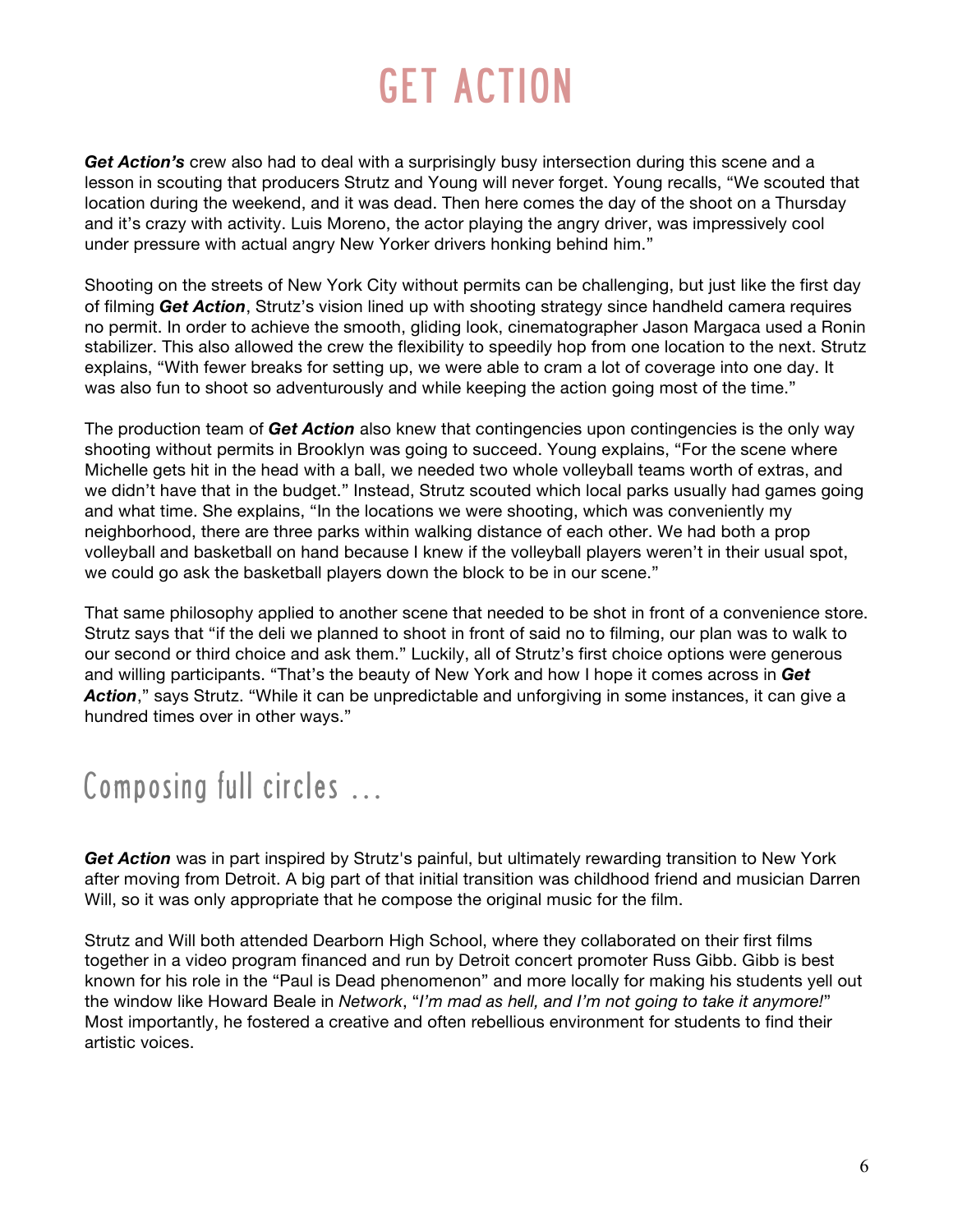Since high school, Strutz and Will have collaborated on TV projects, shorts, and documentary films. Will is currently a performer and recording artist for the band Mothxr. He's also collaborated with Soko, the French author and performer of *Get Action's* opening track, "First Love Never Die."

Strutz describes Will as a composer who, "you tell the tone you're after and he always nails it better than you imagined in the first place, even if it's unusual. I told him that I thought the music for *Get Action* needed to be a combination of sweetness and grit, and of course he came up with something perfect and beautiful."

### Film Family!

Get Action marks one of several collaborations for producers Strutz, Young and Ng. Most recently, the three crewed up for Young's short, *Bonding*, but have also worked together on music videos, web series, and other shorts. Strutz explains, "We're more than friends, because making movies together is the ultimate bonding experience." Ng agrees, "We have such respect and trust for one another and hope to continue being a film family, supporting one another in work and you know, life!"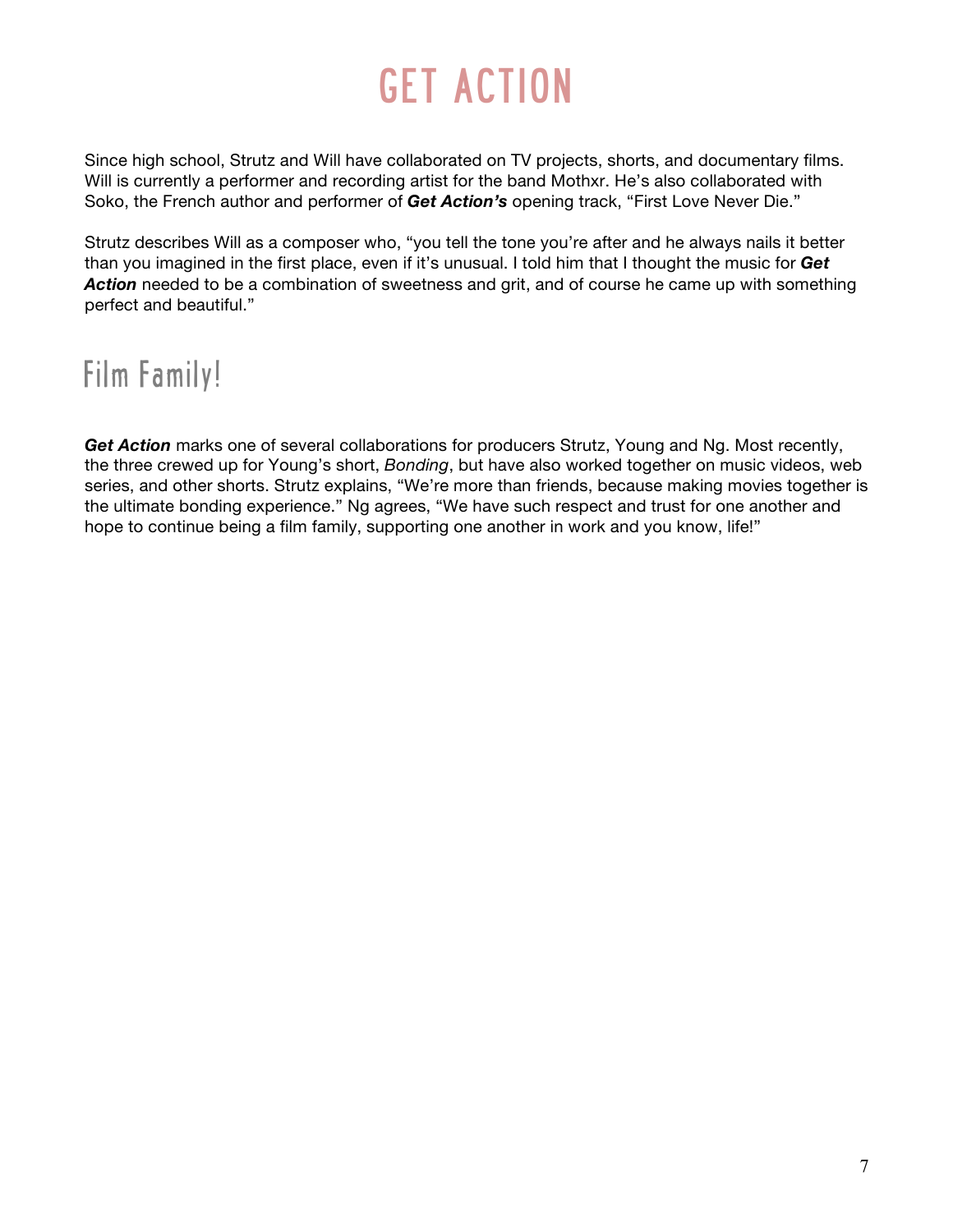### THE FILMMAKERS

#### Elaine Strutz | Writer, Director, Producer, Actor, Editor

Elaine is a Detroit-born filmmaker currently living in Los Angeles. She made her first films in high school, winning an Emmy at the age of seventeen for a PSA.

Since graduating NYU's film program, she has edited for TV shows such as Discovery's *Killing Fields*, TLC's *Say Yes to the Dress*, and PBS's *e² series*. She edits both narrative and documentary, currently cutting Academy Award winner Zana Briski's upcoming film, *Reverence*.

In addition to filmmaking, Elaine is a writer, children's book author/illustrator and a painter.

#### Christine Ng | Actor, Producer

Christine Ng is a New York based director of photography. Christine has shot various commercials, music videos, and independent film projects, both documentary and narrative.

The first commercial she shot, Honda's *50 states* aired during *Super Bowl XLVI*. The web series, *The Better Half*, which she co-created, executive produced and DP'ed garnered rave reviews in *IndieWire* and *the Huffington Post*. Her first narrative feature, *The Widowers*, premiered at the *San Antonio Film Festival* and her first feature-length documentary, the Emmy nominated *Everything is Copy: Nora Ephron Scripted and Unscripted*, which she co DP'ed with Bradford Young premiered on HBO. She recently shot a series for Morgan Spurlock's company, Warrior Poets called "*What We Teach Girls*". She is currently shooting a Food Network series with Hannah Hart.

She first fell in love with filmmaking when she was 9 after stumbling onto a film set during a summer night on the neon lit streets of Hong Kong. This experience opened her eyes to a whole world she never knew about.

She's been fortunate enough to cultivate her interest in photography through various summer programs including the prestigious Future Filmmakers Workshop at NYU's Tisch which she completed in high school. This led to her successful career as a student filmmaker, making valuable connections and friendships while exploring various aspects of the filmmaking process.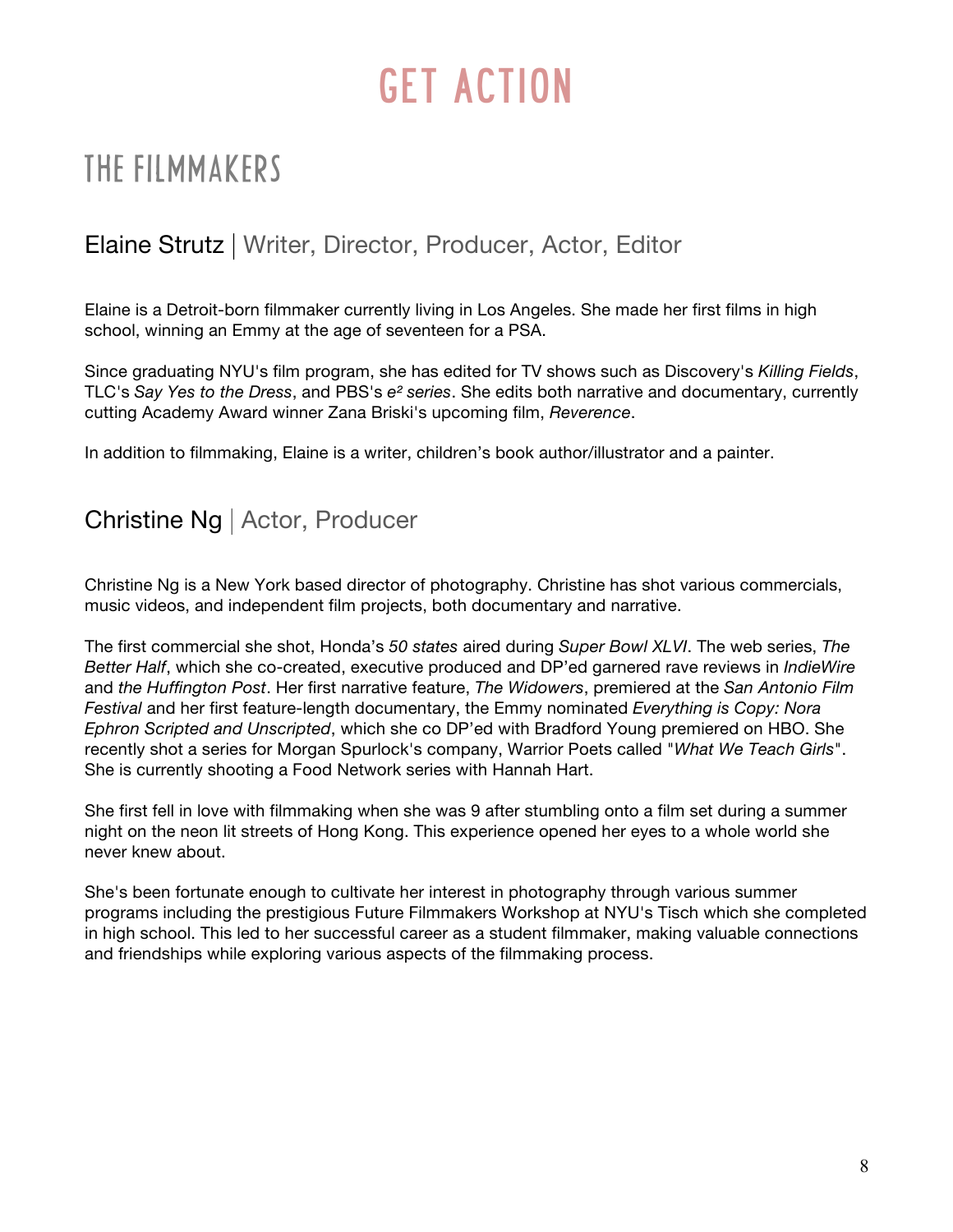#### Tim Young | Producer, Camera

Tim Young is a filmmaker whose work has been featured by the Wall Street Journal, Gawker, and the Huffington Post. He has written and directed several projects for the web, including an episode of the *Broad City* webseries, now a hit show on Comedy Central, and the short film *Nature Boys*, starring Ilana Glazer.

He also writes, improvises, and cooks.

#### Jason Margaca | Director of Cinematography

Jason Margaza is a director of photography based in both Boston and New York City. He was DP for the Emmy Award winning television show, *Style Boston* and for WeWork and Owlchemy Labs.

He is the lead cinematographer and director for his production company, V-Neck Media and is also a music composer and audio engineer. He enjoys public speaking and stand up comedy.

#### Darren Will | Composer

Darren Will is a musician and artist. As a composer his work has been part of gallery installations in several cities including New York, Paris and Chicago, as well as featured in documentaries, web series, and most recently commercials for jaguar/Land Rover.

As a performer and recording artist he has been a member of The World Without Magic, Rathborne and currently, Mothxr.